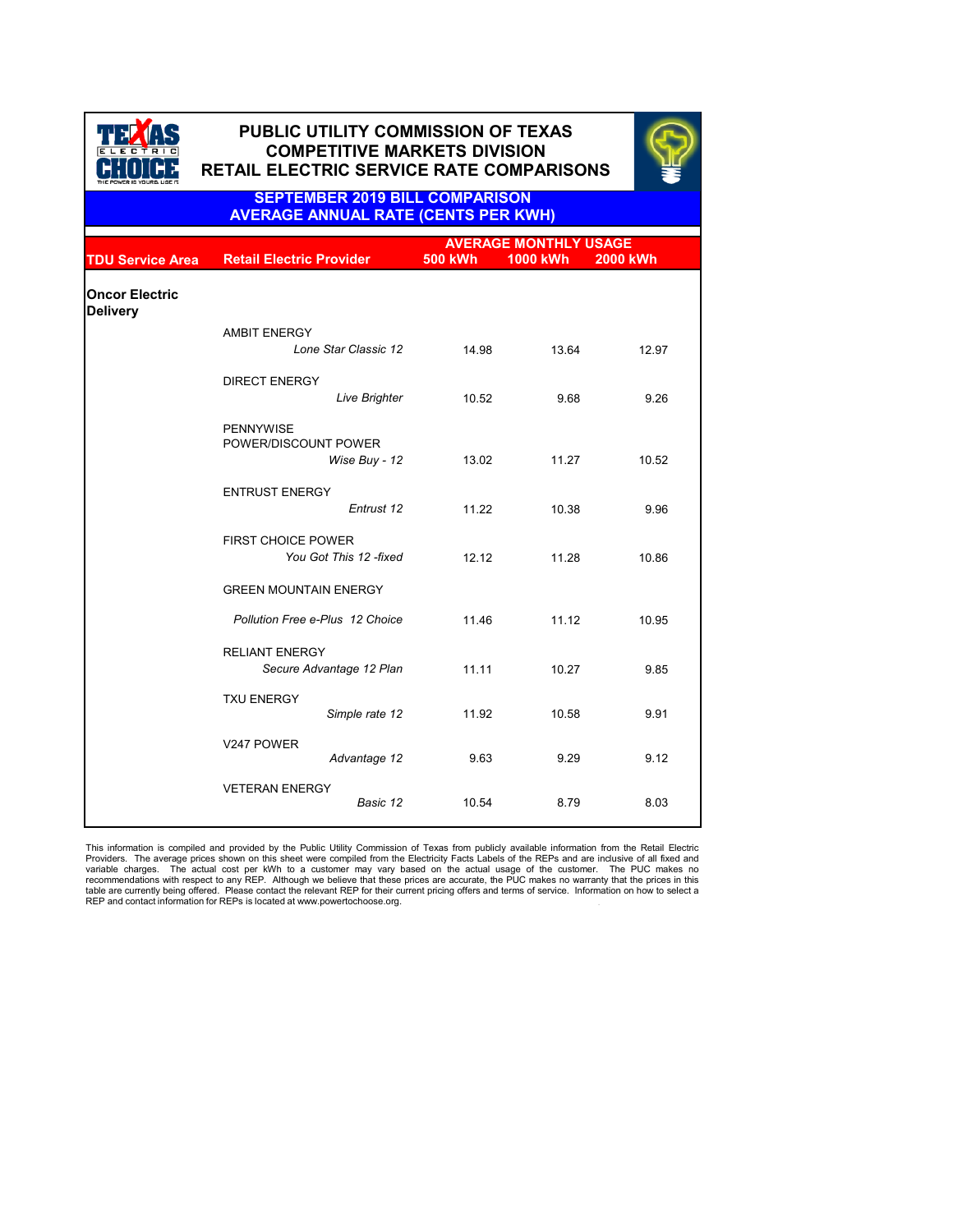|                                                      |                                                                        | <b>AVERAGE MONTHLY USAGE</b> |                 |                 |
|------------------------------------------------------|------------------------------------------------------------------------|------------------------------|-----------------|-----------------|
| <b>TDU Service Area</b>                              | <b>Retail Electric Provider</b>                                        | <b>500 kWh</b>               | <b>1000 kWh</b> | <b>2000 kWh</b> |
|                                                      |                                                                        |                              |                 |                 |
| <b>CenterPoint Energy</b><br><b>Houston Electric</b> |                                                                        |                              |                 |                 |
|                                                      | <b>AMBIT ENERGY</b>                                                    |                              |                 |                 |
|                                                      | Lone Star Classic 12                                                   | 15.87                        | 14.32           | 13.55           |
|                                                      | <b>DIRECT ENERGY</b>                                                   |                              |                 |                 |
|                                                      | Live Brighter 12                                                       | 11.64                        | 10.59           | 10.07           |
|                                                      |                                                                        |                              |                 |                 |
|                                                      | PENNYWISE POWER/DISCOUNT POWER<br>Wise Buy - 12                        | 11.95                        | 11.40           | 11.12           |
|                                                      |                                                                        |                              |                 |                 |
|                                                      | <b>ENTRUST ENERGY</b><br>Entrust 12                                    | 12.14                        | 11.09           | 10.57           |
|                                                      |                                                                        |                              |                 |                 |
|                                                      | <b>FIRST CHOICE POWER</b><br>You Got This 12                           | 13.24                        | 12.19           | 11.67           |
|                                                      |                                                                        |                              |                 |                 |
|                                                      | <b>GREEN MOUNTAIN ENERGY</b><br><b>Pollution Free e-Plus 12 Choice</b> | 12.47                        | 11.92           | 11.65           |
|                                                      |                                                                        |                              |                 |                 |
|                                                      | <b>RELIANT ENERGY</b><br>Secure Advantage 12 Plan                      | 12.22                        | 11.17           | 10.65           |
|                                                      | <b>TXU ENERGY</b>                                                      |                              |                 |                 |
|                                                      | Simple Rate 12                                                         | 13.24                        | 11.69           | 10.92           |

| V247 POWER            | Advantage 12 | 10.45 | 9.90 | 9.62 |
|-----------------------|--------------|-------|------|------|
| <b>VETERAN ENERGY</b> | Basic 12     | 11.66 | 9.70 | 8.85 |

This information is compiled and provided by the Public Utility Commission of Texas from publicly available information from the Retail Electric Providers. The average prices shown on this sheet were compiled from the Electricity Facts Labels of the REPs and are inclusive of all fixed and variable charges. The actual cost per kWh to a customer may vary based on the actual usage of the customer. The PUC makes no recommendations with respect to any REP. Although we believe that these prices are accurate, the PUC makes no warranty that the prices in this table are currently being offered. Please contact the relevant REP for their current pricing offers and terms of service. Information on how to select a REP and contact information for REPs is located at www.powertochoose.org.



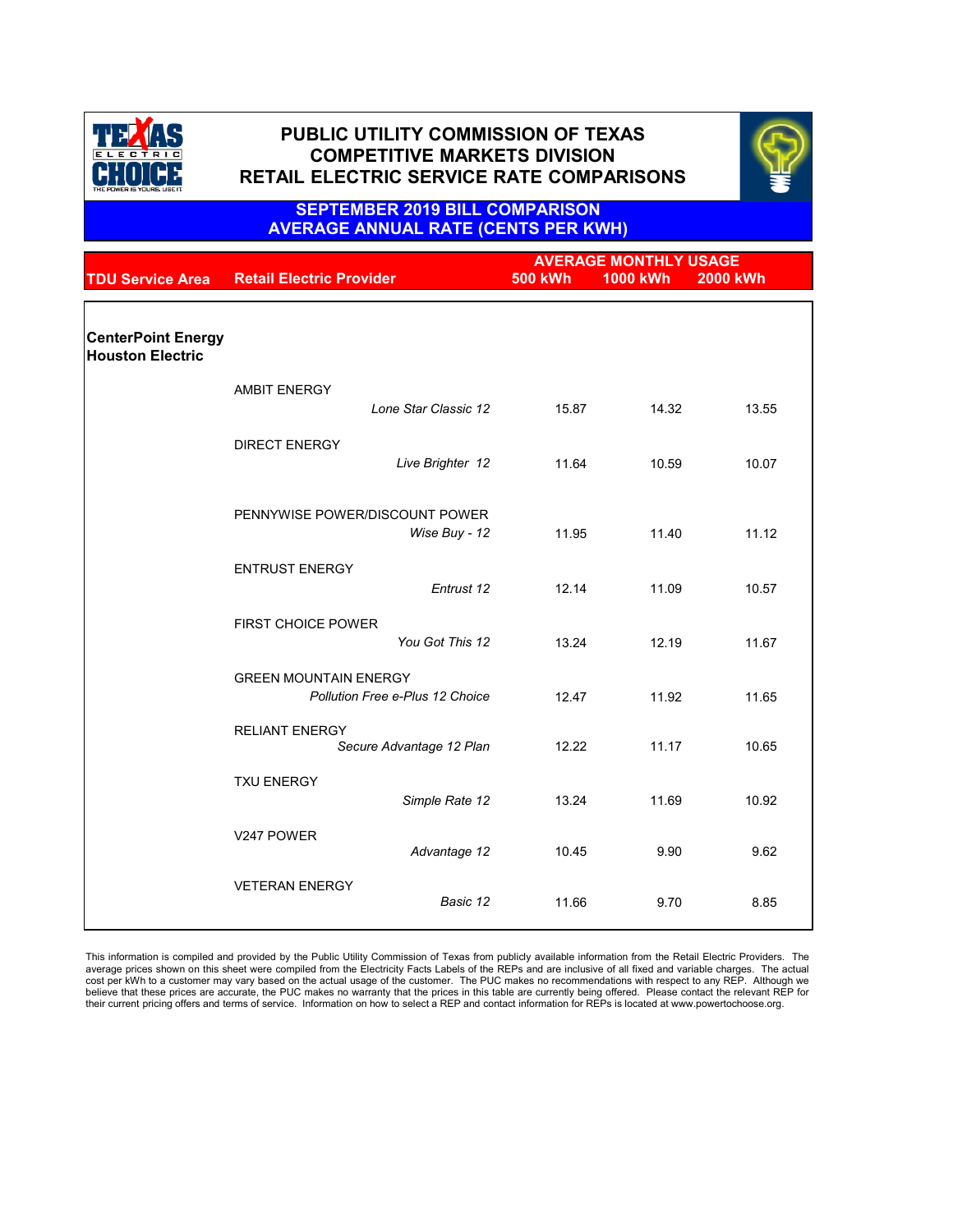|                                         | <b>AVERAGE MONTHLY USAGE</b>                                    |                |                 |                 |
|-----------------------------------------|-----------------------------------------------------------------|----------------|-----------------|-----------------|
|                                         | <b>TDU Service Area Retail Electric Provider</b>                | <b>500 kWh</b> | <b>1000 kWh</b> | <b>2000 kWh</b> |
| <b>Texas-New Mexico</b><br><b>Power</b> |                                                                 |                |                 |                 |
|                                         | <b>AMBIT ENERGY</b>                                             |                |                 |                 |
|                                         | Lone Star Select One-Year                                       | 16.85          | 15.07           | 14.18           |
|                                         | <b>DIRECT ENERGY</b>                                            |                |                 |                 |
|                                         | Live Brighter 12                                                | 12.79          | 11.51           | 10.87           |
|                                         | PENNYWISE POWER /<br><b>DISCOUNT POWER</b>                      |                |                 |                 |
|                                         | Wise Buy - 12                                                   | 14.99          | 12.88           | 11.83           |
|                                         | <b>ENTRUST ENERGY</b>                                           |                |                 |                 |
|                                         | Entrust 12                                                      | 13.39          | 12.11           | 11.47           |
|                                         | <b>FIRST CHOICE POWER</b><br>You Got This 12                    | 14.49          | 13.21           | 12.57           |
|                                         |                                                                 |                |                 |                 |
|                                         | <b>GREEN MOUNTAIN ENERGY</b><br><b>Pollution Free e-Plus 12</b> | 13.53          | 12.74           | 12.35           |
|                                         | <b>RELIANT ENERGY</b><br>Secure Advantage 12 Plan               | 13.28          | 11.99           | 11.35           |
|                                         | <b>TXU ENERGY</b><br>Simple Rate 12                             | 13.59          | 11.81           | 10.92           |
|                                         | V247<br>Advantage 12                                            | 13.30          | 12.52           | 12.12           |

| <b>VETERAN ENERGY</b> |               |       |       |      |
|-----------------------|---------------|-------|-------|------|
|                       | Basic 12<br>← | 12.93 | 10.82 | 9.76 |
|                       |               |       |       |      |

This information is compiled and provided by the Public Utility Commission of Texas from publicly available information from the Retail Electric Providers. The average prices shown on this sheet were compiled from the Electricity Facts Labels of the REPs and are inclusive of all fixed and variable charges. The actual cost per kWh to a customer may vary based on the actual usage of the customer. The PUC makes no recommendations with respect to any REP. Although we believe that these prices are accurate, the PUC makes no warranty that the prices in this table are currently being offered. Please contact the relevant REP for their current pricing offers and terms of service. Information on how to select a REP and contact information for REPs is located at www.powertochoose.org.



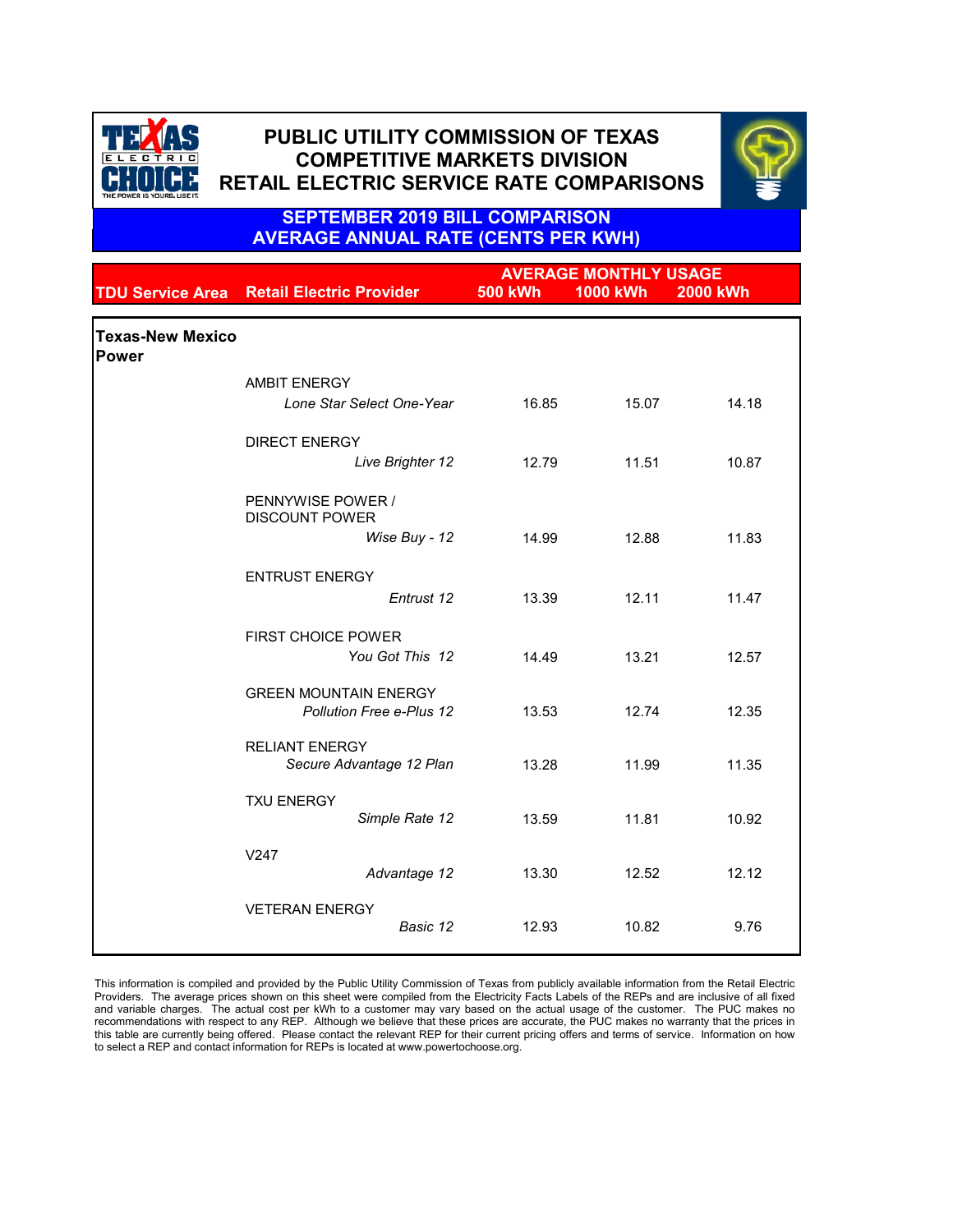|                          |                                                   | <b>AVERAGE MONTHLY USAGE</b> |                 |          |  |
|--------------------------|---------------------------------------------------|------------------------------|-----------------|----------|--|
| <b>TDU Service Area</b>  | <b>Retail Electric Provider</b>                   | <b>500 kWh</b>               | <b>1000 kWh</b> | 2000 kWh |  |
|                          |                                                   |                              |                 |          |  |
| <b>AEP Texas Central</b> |                                                   |                              |                 |          |  |
|                          | <b>AMBIT ENERGY</b>                               |                              |                 |          |  |
|                          | Lone Star Select One-Year                         | 16.32                        | 14.42           | 13.47    |  |
|                          | <b>CPL RETAIL ENERGY</b>                          |                              |                 |          |  |
|                          | <b>Price Protection Plan 12</b>                   | 14.68                        | 13.28           | 12.58    |  |
|                          |                                                   |                              |                 |          |  |
|                          | <b>DIRECT ENERGY</b>                              |                              |                 |          |  |
|                          | Live Brighter 12                                  | 12.35                        | 10.95           | 10.25    |  |
|                          | PENNYWISE POWER / DISCOUNT<br><b>POWER</b>        |                              |                 |          |  |
|                          | Wise Buy - 12                                     | 12.86                        | 11.96           | 11.51    |  |
|                          | <b>ENTRUST ENERGY</b>                             |                              |                 |          |  |
|                          | Entrust 12                                        | 12.53                        | 11.14           | 10.44    |  |
|                          |                                                   |                              |                 |          |  |
|                          | <b>FIRST CHOICE POWER</b>                         |                              |                 |          |  |
|                          | You Got This 12                                   | 13.95                        | 12.55           | 11.85    |  |
|                          | <b>GREEN MOUNTAIN ENERGY</b>                      |                              |                 |          |  |
|                          | <b>Pollution Free e-Plus 12</b>                   | 13.43                        | 12.53           | 12.08    |  |
|                          |                                                   |                              |                 |          |  |
|                          | <b>RELIANT ENERGY</b><br>Secure Advantage 12 Plan | 13.28                        | 11.88           | 11.18    |  |
|                          |                                                   |                              |                 |          |  |
|                          | <b>TXU ENERGY</b>                                 |                              |                 |          |  |
|                          | Simple Rate 12                                    | 13.88                        | 11.98           | 11.03    |  |
|                          | V247 Power                                        |                              |                 |          |  |
|                          | Advantage 12                                      | 11.67                        | 10.77           | 10.32    |  |
|                          | <b>VETERAN ENERGY</b>                             |                              |                 |          |  |
|                          | Basic 12                                          | 12.53                        | 10.22           | 9.19     |  |
|                          |                                                   |                              |                 |          |  |
|                          |                                                   |                              |                 |          |  |

This information is compiled and provided by the Public Utility Commission of Texas from publicly available information from the Retail Electric Providers. The average prices shown on this sheet were compiled from the Electricity Facts Labels of the REPs and are inclusive of all fixed and variable charges. The actual cost per kWh to a customer may vary based on the actual usage of the customer. The PUC makes no recommendations with respect to any REP. Although we believe that these prices are accurate, the PUC makes no warranty that the prices in this table are currently being offered. Please contact the relevant REP for their current pricing offers and terms of service. Information on how to select a REP and contact information for REPs is located at www.powertochoose.org.